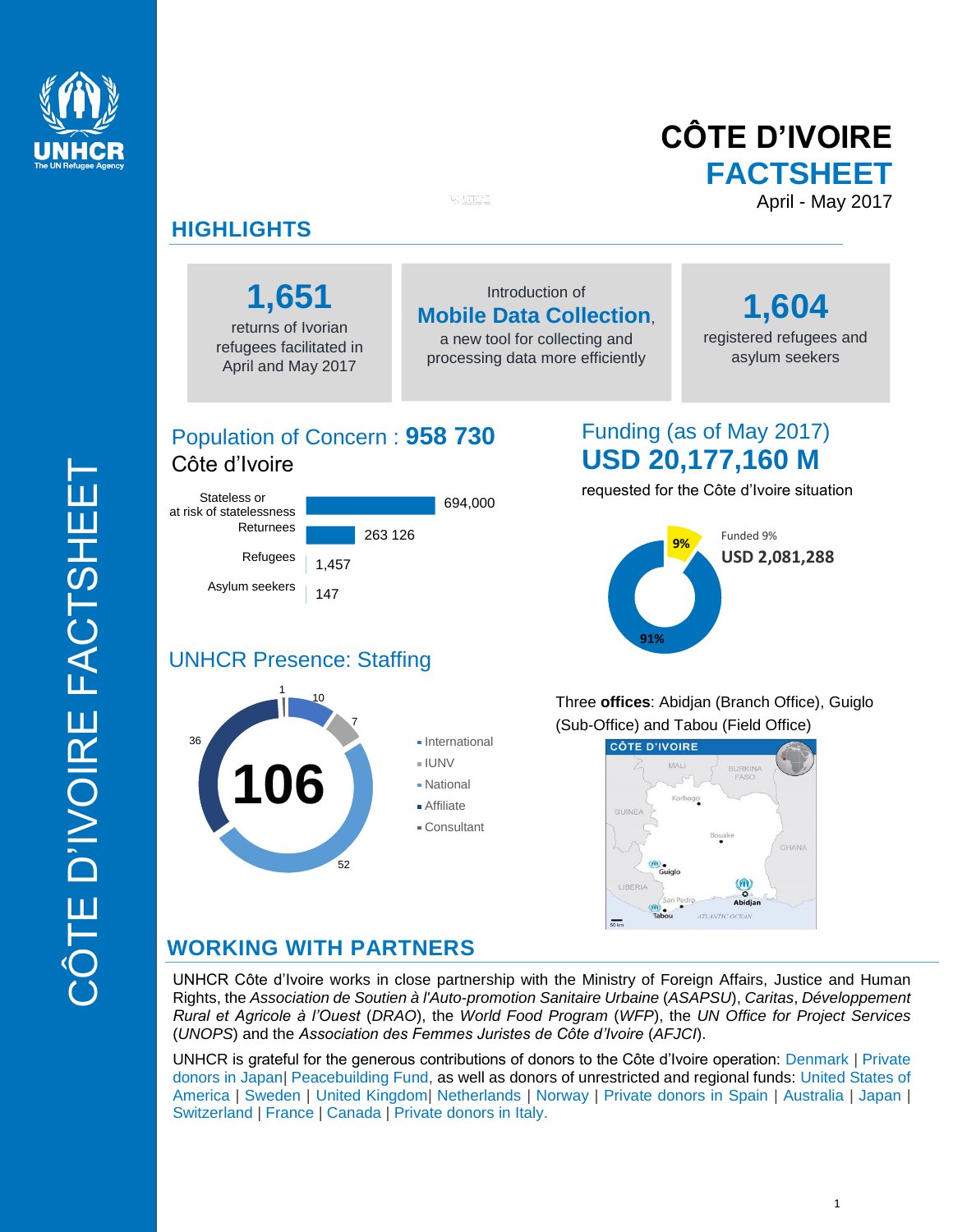### **MAIN ACTIVITIES**

UNHCR Côte d'Ivoire has undertaken to modernize its data collection tools as part of its Protection Monitoring. Since May 2017, UNHCRs Field Protection Officers use therefore **Mobile Data Collection**  (MDC) in the main return zones in order to collect and process information more efficiently.

Since May 2017, UNHCR has provided its partner organizations with a number of additional **motor vehicles** to facilitate the implementation of projects. A total of 15 motorbikes, six trucks, four light vehicles and one ambulance have been made available to ASAPSU, CARITAS, SAARA, AFJCI, DRAO and the Ministry of Justice.

From 12-15 May 2017, the **security situation** in Côte d'Ivoire deteriorated when troops mutinied over unpaid bonuses, raising fears about the countries' overall stability. UNHCRs operational activities in Côte d'Ivoire were not severely impacted. However, a number of missions and other scheduled activities had to be postponed due to the impacted by the fragile security situation.

### **REFUGEES**

UNHCR, together with its partners *SAARA and* ASAPSU, continues to facilitate the administrative processes for refugees and asylum seekers through a **one-stop shop in Abidjan**, launched in January 2017. The shop is open on Tuesdays and Thursdays, during which time refugees can seek support regarding questions related to education, health and Income Generating Activities (IGAs) as well as issues related to protection and security concerns. From its opening to end of May, the one-stop shop received on average 190 people per month seeking information and assistance.



### Breakdown by age and sex of refugees in Côte d'Ivoire

### **RESETTLEMENT**

During the reporting period, a resettlement request for one household of three Liberian refugees was submitted to the USA. The identification of new cases for possible resettlement is ongoing.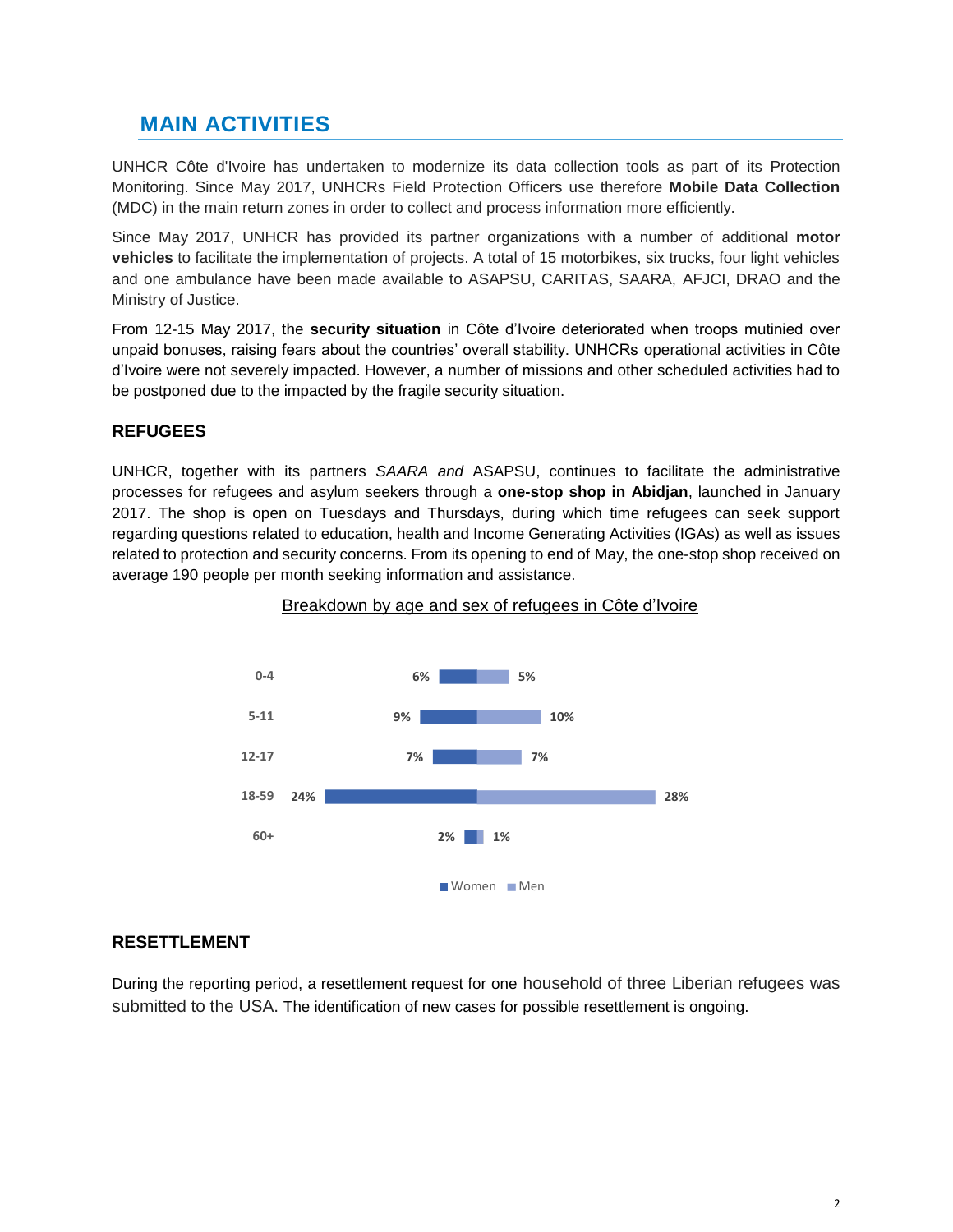### **VOLUNTARY REPATRIATION OF IVORIAN REFUGEES**

Since 2015, a total of **24,134 Ivorian refugees have returned** with support from UNHCR and its partners, 23,417 of whom from Liberia and 717 from Togo, Mali and Senegal (as of 31 May 2017). Since the beginning of 2017 alone, UNHCR has facilitated the safe and dignified return of 3,762 Ivorian refugees. Today, some 30,000 Ivoirian refugees are still exiled in other countries in Africa.

From 9 to 15 April 2017, a delegation of 16 Ivorian refugees from Liberia took part in a **« Go & See » visit.** The refugees, tasked by their communities in Liberia to assess the security and socio-economic situation in the main return areas, were accompanied by representatives of the Liberia Refugee Repatriation and Resettlement Commission (LRRRC), UNHCR Liberia, UNHCR Côte d'Ivoire, WFP as well as the *Service d'Aide et Assistance aux Réfugiés et Apatrides* (SAARA).



### Provenance of facilitated returns since 2015